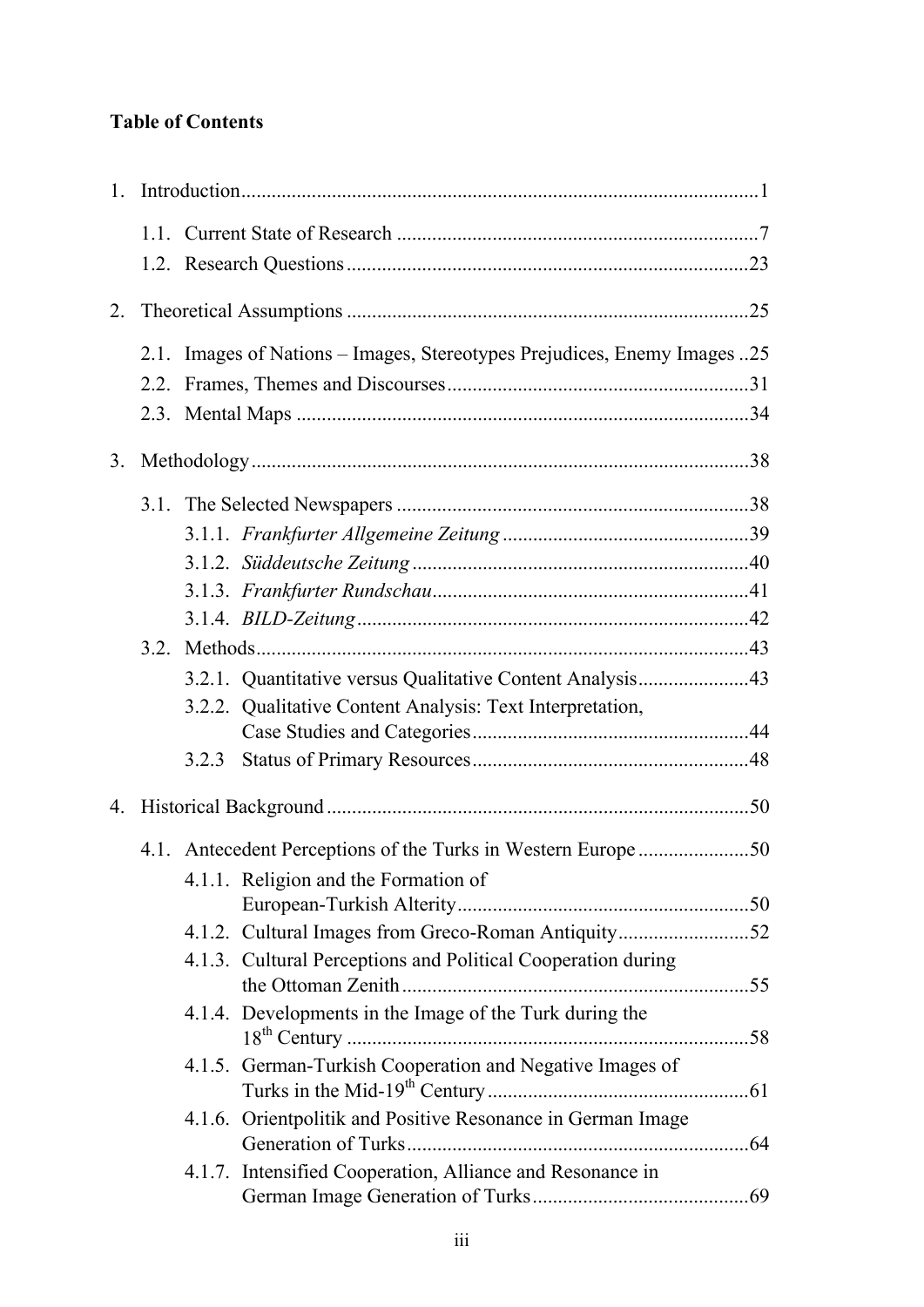|    |      |                                                           | 4.1.8. Image Generation of Turkey in the Weimar Republic<br>and Nazi Germany: Continued Positive Developments75 |  |  |
|----|------|-----------------------------------------------------------|-----------------------------------------------------------------------------------------------------------------|--|--|
|    |      |                                                           |                                                                                                                 |  |  |
| 5. |      |                                                           |                                                                                                                 |  |  |
|    |      | 5.1. The Cyprus Crises of 1963–64, 1967, and 1974: Turkey |                                                                                                                 |  |  |
|    |      |                                                           |                                                                                                                 |  |  |
|    |      |                                                           |                                                                                                                 |  |  |
|    |      |                                                           |                                                                                                                 |  |  |
|    |      |                                                           |                                                                                                                 |  |  |
|    |      |                                                           |                                                                                                                 |  |  |
|    |      |                                                           |                                                                                                                 |  |  |
|    |      |                                                           | 5.2. Images of Democracy in Turkey and Greece: Selected Elections149                                            |  |  |
|    |      |                                                           | 5.2.1. Contemporary Party and Electoral Systems: Overview 150                                                   |  |  |
|    |      |                                                           |                                                                                                                 |  |  |
|    |      |                                                           |                                                                                                                 |  |  |
|    |      |                                                           |                                                                                                                 |  |  |
|    |      |                                                           |                                                                                                                 |  |  |
|    |      |                                                           |                                                                                                                 |  |  |
|    |      |                                                           | 5.3. Images of Democracy in Turkey and Greece: The Military Coups246                                            |  |  |
|    |      |                                                           |                                                                                                                 |  |  |
|    |      |                                                           |                                                                                                                 |  |  |
|    |      |                                                           |                                                                                                                 |  |  |
|    |      |                                                           |                                                                                                                 |  |  |
|    |      |                                                           |                                                                                                                 |  |  |
|    |      |                                                           |                                                                                                                 |  |  |
|    |      |                                                           |                                                                                                                 |  |  |
|    |      |                                                           |                                                                                                                 |  |  |
|    |      |                                                           |                                                                                                                 |  |  |
|    |      |                                                           |                                                                                                                 |  |  |
|    | 5.5. |                                                           | Images of Turkish and Greek Guest Workers in West Germany 410                                                   |  |  |
|    |      |                                                           |                                                                                                                 |  |  |
|    |      |                                                           |                                                                                                                 |  |  |
|    |      |                                                           |                                                                                                                 |  |  |
|    |      |                                                           |                                                                                                                 |  |  |
|    |      |                                                           |                                                                                                                 |  |  |